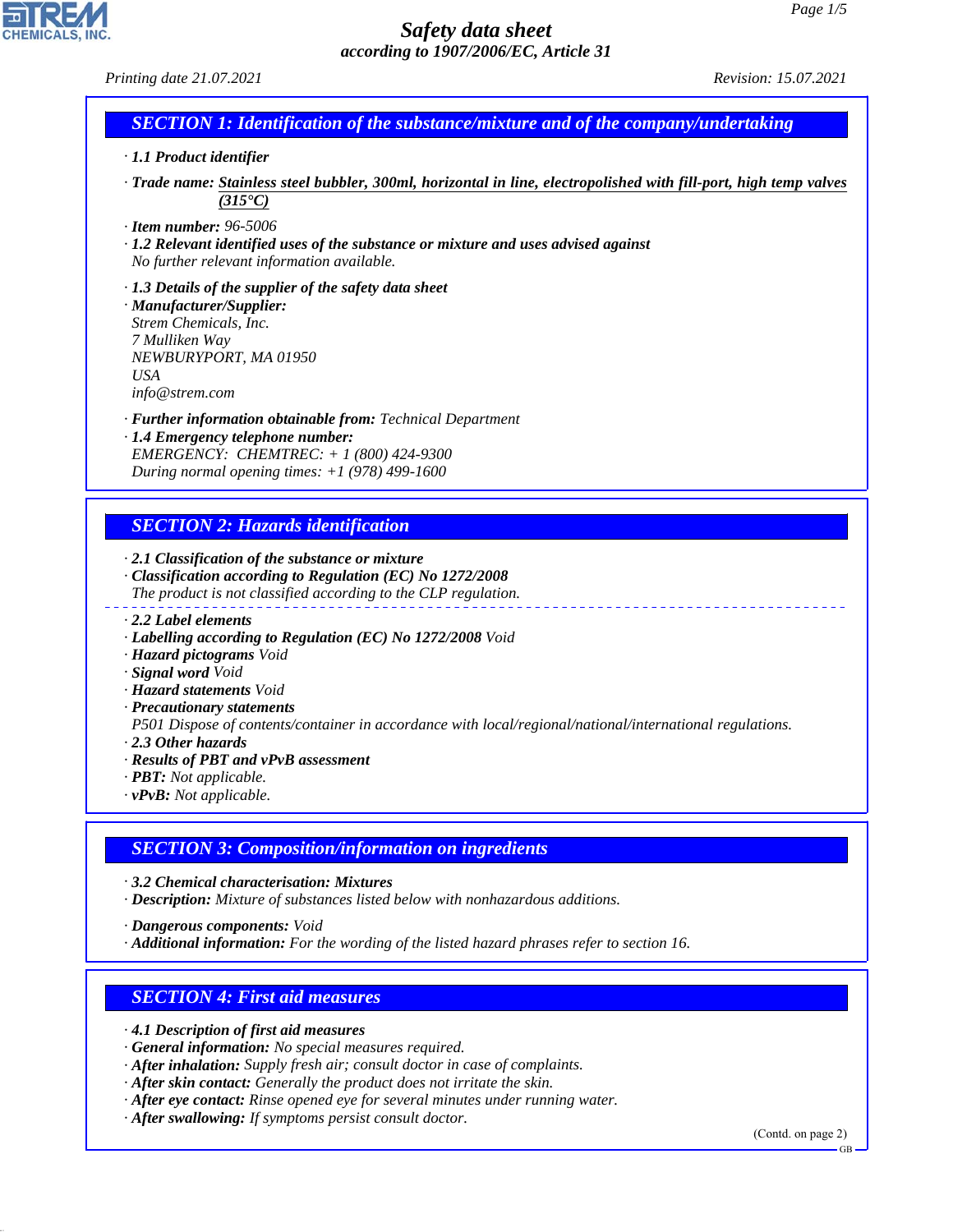*Printing date 21.07.2021 Revision: 15.07.2021*

*Trade name: Stainless steel bubbler, 300ml, horizontal in line, electropolished with fill-port, high temp valves (315°C)*

(Contd. of page 1)

*· 4.2 Most important symptoms and effects, both acute and delayed No further relevant information available. · 4.3 Indication of any immediate medical attention and special treatment needed*

*No further relevant information available.*

#### *SECTION 5: Firefighting measures*

- *· 5.1 Extinguishing media*
- *· Suitable extinguishing agents:*
- *CO2, powder or water spray. Fight larger fires with water spray or alcohol resistant foam.*
- *· 5.2 Special hazards arising from the substance or mixture No further relevant information available.*
- *· 5.3 Advice for firefighters*
- *· Protective equipment: No special measures required.*

#### *SECTION 6: Accidental release measures*

*· 6.1 Personal precautions, protective equipment and emergency procedures Not required.*

- *· 6.2 Environmental precautions: No special measures required.*
- *· 6.3 Methods and material for containment and cleaning up: Dispose contaminated material as waste according to item 13.*
- *· 6.4 Reference to other sections*
- *See Section 7 for information on safe handling.*
- *See Section 8 for information on personal protection equipment.*

*See Section 13 for disposal information.*

## *SECTION 7: Handling and storage*

- *· 7.1 Precautions for safe handling No special measures required.*
- *· Information about fire and explosion protection: No special measures required.*
- *· 7.2 Conditions for safe storage, including any incompatibilities*
- *· Storage:*
- *· Requirements to be met by storerooms and receptacles: No special requirements.*
- *· Information about storage in one common storage facility: Not required.*
- *· Further information about storage conditions: None.*
- *· 7.3 Specific end use(s) No further relevant information available.*

#### *SECTION 8: Exposure controls/personal protection*

- *· Additional information about design of technical facilities: No further data; see item 7.*
- *· 8.1 Control parameters*
- *· Ingredients with limit values that require monitoring at the workplace:*

*The product does not contain any relevant quantities of materials with critical values that have to be monitored at the workplace.*

- *· Additional information: The lists valid during the making were used as basis.*
- *· 8.2 Exposure controls*

44.1.1

- *· Personal protective equipment:*
- *· General protective and hygienic measures:*

*The usual precautionary measures are to be adhered to when handling chemicals.*

*· Respiratory protection: Not required.*

(Contd. on page 3)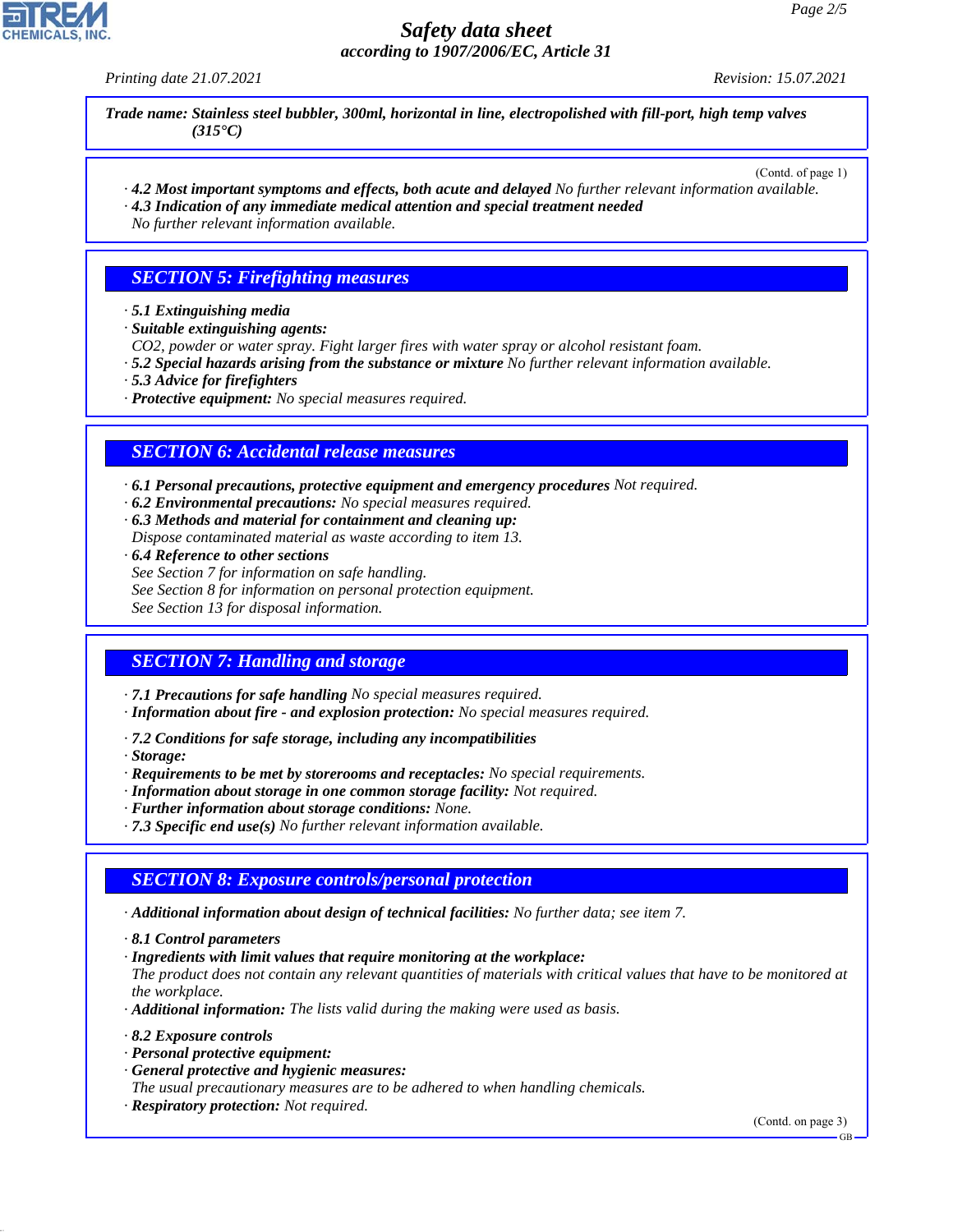GB

## *Safety data sheet according to 1907/2006/EC, Article 31*

*Printing date 21.07.2021 Revision: 15.07.2021*

CHEMICALS, INC.

44.1.1

| Trade name: Stainless steel bubbler, 300ml, horizontal in line, electropolished with fill-port, high temp valves<br>$(315^{\circ}C)$ |                                                                                                                                                                                                                                                                                                                                                            |
|--------------------------------------------------------------------------------------------------------------------------------------|------------------------------------------------------------------------------------------------------------------------------------------------------------------------------------------------------------------------------------------------------------------------------------------------------------------------------------------------------------|
|                                                                                                                                      | (Contd. of page 2)                                                                                                                                                                                                                                                                                                                                         |
| · Protection of hands:                                                                                                               | The glove material has to be impermeable and resistant to the product/the substance/the preparation.<br>Due to missing tests no recommendation to the glove material can be given for the product/ the preparation/ the                                                                                                                                    |
| chemical mixture.                                                                                                                    | Selection of the glove material on consideration of the penetration times, rates of diffusion and the degradation                                                                                                                                                                                                                                          |
| · Material of gloves                                                                                                                 |                                                                                                                                                                                                                                                                                                                                                            |
| · Penetration time of glove material                                                                                                 | The selection of the suitable gloves does not only depend on the material, but also on further marks of quality and<br>varies from manufacturer to manufacturer. As the product is a preparation of several substances, the resistance<br>of the glove material can not be calculated in advance and has therefore to be checked prior to the application. |
| observed.                                                                                                                            | The exact break through time has to be found out by the manufacturer of the protective gloves and has to be                                                                                                                                                                                                                                                |
| · Eye protection: Safety glasses                                                                                                     |                                                                                                                                                                                                                                                                                                                                                            |
| · 9.1 Information on basic physical and chemical properties                                                                          |                                                                                                                                                                                                                                                                                                                                                            |
| · General Information                                                                                                                |                                                                                                                                                                                                                                                                                                                                                            |
| $\cdot$ Appearance:<br>Form:                                                                                                         | Crystalline powder                                                                                                                                                                                                                                                                                                                                         |
| Colour:                                                                                                                              | Dark orange colour                                                                                                                                                                                                                                                                                                                                         |
| $\cdot$ Odour:                                                                                                                       | Characteristic                                                                                                                                                                                                                                                                                                                                             |
| · Odour threshold:                                                                                                                   | Not determined.                                                                                                                                                                                                                                                                                                                                            |
| $\cdot$ pH-value:                                                                                                                    | Not applicable.                                                                                                                                                                                                                                                                                                                                            |
| · Change in condition<br>Melting point/freezing point:<br>Initial boiling point and boiling range: $0^{\circ}C$                      | Undetermined.                                                                                                                                                                                                                                                                                                                                              |
| · Flash point:                                                                                                                       | 0 °C                                                                                                                                                                                                                                                                                                                                                       |
| · Flammability (solid, gas):                                                                                                         | Product is not flammable.                                                                                                                                                                                                                                                                                                                                  |
| · Ignition temperature:                                                                                                              |                                                                                                                                                                                                                                                                                                                                                            |
| Decomposition temperature:                                                                                                           | Not determined.                                                                                                                                                                                                                                                                                                                                            |
| · Auto-ignition temperature:                                                                                                         | Product is not selfigniting.                                                                                                                                                                                                                                                                                                                               |
| $\cdot$ Explosive properties:                                                                                                        | Product does not present an explosion hazard.                                                                                                                                                                                                                                                                                                              |
| <b>Explosion limits:</b>                                                                                                             |                                                                                                                                                                                                                                                                                                                                                            |
| Lower:                                                                                                                               | Not determined.                                                                                                                                                                                                                                                                                                                                            |
| <b>Upper:</b>                                                                                                                        | Not determined.                                                                                                                                                                                                                                                                                                                                            |
| · Vapour pressure:                                                                                                                   | Not applicable.                                                                                                                                                                                                                                                                                                                                            |
| $\cdot$ Density:                                                                                                                     | Not determined.                                                                                                                                                                                                                                                                                                                                            |
| $\cdot$ Relative density                                                                                                             | Not determined.                                                                                                                                                                                                                                                                                                                                            |
| · Vapour density                                                                                                                     | Not applicable.                                                                                                                                                                                                                                                                                                                                            |
| $\cdot$ Evaporation rate                                                                                                             | Not applicable.                                                                                                                                                                                                                                                                                                                                            |
| · Solubility in / Miscibility with                                                                                                   |                                                                                                                                                                                                                                                                                                                                                            |
| water:                                                                                                                               | Insoluble.                                                                                                                                                                                                                                                                                                                                                 |
| · Partition coefficient: n-octanol/water:                                                                                            | Not determined.                                                                                                                                                                                                                                                                                                                                            |
| · Viscosity:                                                                                                                         |                                                                                                                                                                                                                                                                                                                                                            |
| Dynamic:                                                                                                                             | Not applicable.                                                                                                                                                                                                                                                                                                                                            |
| Kinematic:                                                                                                                           | Not applicable.                                                                                                                                                                                                                                                                                                                                            |
| · Solvent content:<br>Organic solvents:                                                                                              | $0.0\%$                                                                                                                                                                                                                                                                                                                                                    |
|                                                                                                                                      | (Contd. on page 4)                                                                                                                                                                                                                                                                                                                                         |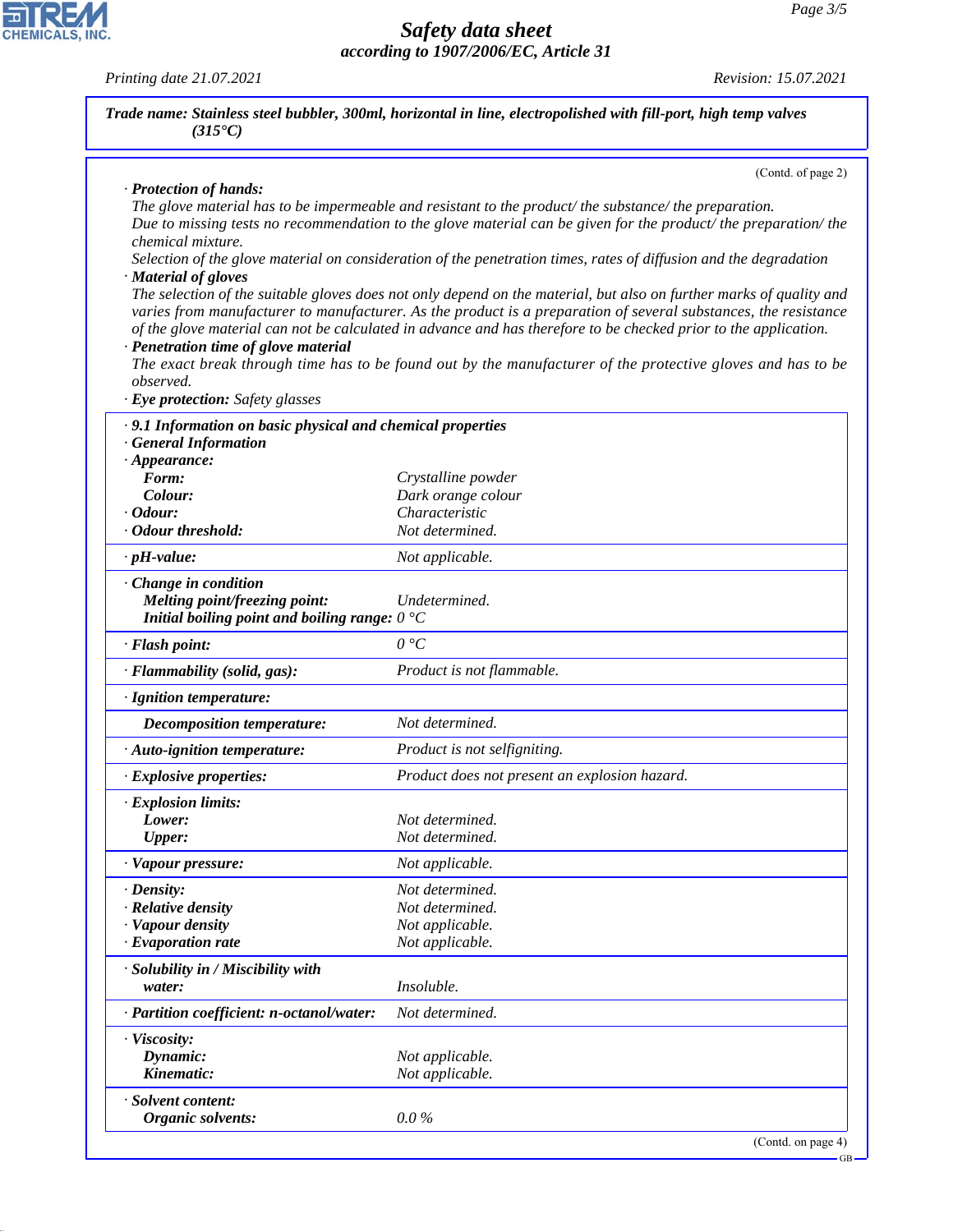*Printing date 21.07.2021 Revision: 15.07.2021*

(Contd. of page 3)

*Trade name: Stainless steel bubbler, 300ml, horizontal in line, electropolished with fill-port, high temp valves (315°C)*

*VOC (EC) 0.00 %*

*· 9.2 Other information No further relevant information available.*

## *SECTION 10: Stability and reactivity*

- *· 10.1 Reactivity No further relevant information available.*
- *· 10.2 Chemical stability*
- *· Thermal decomposition / conditions to be avoided: No decomposition if used according to specifications.*
- *· 10.3 Possibility of hazardous reactions No dangerous reactions known.*
- *· 10.4 Conditions to avoid No further relevant information available.*
- *· 10.5 Incompatible materials: No further relevant information available.*
- *· 10.6 Hazardous decomposition products: No dangerous decomposition products known.*

## *SECTION 11: Toxicological information*

*· 11.1 Information on toxicological effects*

- *· Acute toxicity Based on available data, the classification criteria are not met.*
- *· Primary irritant effect:*
- *· Skin corrosion/irritation Based on available data, the classification criteria are not met.*
- *· Serious eye damage/irritation Based on available data, the classification criteria are not met.*
- *· Respiratory or skin sensitisation Based on available data, the classification criteria are not met.*
- *· CMR effects (carcinogenity, mutagenicity and toxicity for reproduction)*
- *· Germ cell mutagenicity Based on available data, the classification criteria are not met.*
- *· Carcinogenicity Based on available data, the classification criteria are not met.*
- *· Reproductive toxicity Based on available data, the classification criteria are not met.*
- *· STOT-single exposure Based on available data, the classification criteria are not met.*
- *· STOT-repeated exposure Based on available data, the classification criteria are not met.*
- *· Aspiration hazard Based on available data, the classification criteria are not met.*

## *SECTION 12: Ecological information*

*· 12.1 Toxicity*

- *· Aquatic toxicity: No further relevant information available.*
- *· 12.2 Persistence and degradability No further relevant information available.*
- *· 12.3 Bioaccumulative potential No further relevant information available.*
- *· 12.4 Mobility in soil No further relevant information available.*
- *· Additional ecological information:*
- *· General notes: Not known to be hazardous to water.*
- *· 12.5 Results of PBT and vPvB assessment*
- *· PBT: Not applicable.*

44.1.1

- *· vPvB: Not applicable.*
- *· 12.6 Other adverse effects No further relevant information available.*

## *SECTION 13: Disposal considerations*

- *· 13.1 Waste treatment methods*
- *· Recommendation Disposal must be made according to official regulations.*

(Contd. on page 5)

GB